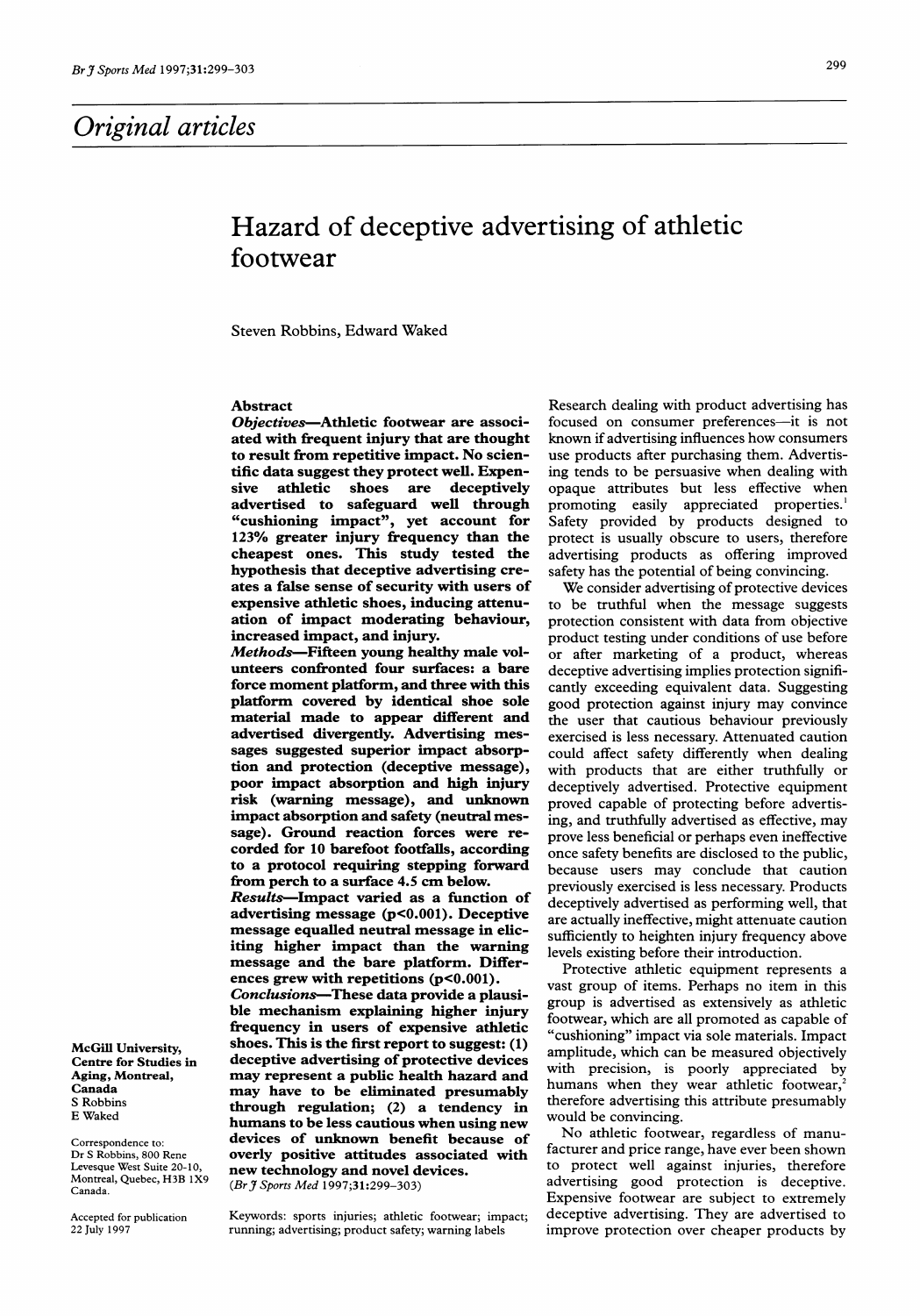incorporating new features that protect, and more advanced safety technology, yet epidemiological data indicate that users of more expensive shoes are injured more frequently. Expensive shoes accounted for 123% greater frequency of injury than the lowest cost models, regardless of manufacturer, after correcting for previous injury, training mileage, and sex, factors influencing injury frequency.<sup>3-5</sup> This suggests that impact is greater when consumers use more expensive athletic shoes, and we can think of nothing other than the effect of advertising that might account for it.

As an explanation of the higher injury frequency when humans use expensive athletic shoes, we hypothesise that deceptive advertising suggesting good protection against impact persuades users to eschew cautious behaviour, resulting in higher impact. We tested this in an experiment in which the independent variable was the advertising message deceptively describing the same shoe sole material made to appear different as either effective protection, unsafe, or of unknown safety. The dependent measure was impact.

## Methods

## **SUBJECTS**

A random sample of <sup>15</sup> healthy young men with a mean (SD) age of 31 (4.2) years participated in this study on a voluntary basis. All were selected from the general population and participated actively in sports and leisure activities. Mean (SD) body mass and height were 75 (9.2) kg) and 175 (7.8) cm, respectively. All were free of conditions affecting their ability to walk, run or balance.

## SOLE INTERFACE MATERIAL

The sole interface material covering the top surface of the force moment platform consisted of <sup>a</sup> 2.5 cm thick layer of ethyl-vinyl acetate (EVA), Shore Al0 in hardness. EVA is the polymer material most commonly used in footwear soles. Sole conditions differed only in the colour of the fabric encasing the EVA sole material. This envelope ensured subjects could not identify the material within it.

## MESSAGES FOR SHOE SOLE ADVERTISING Deceptive message

This message resembled advertisements used to promote athletic footwear in periodicals available to us. It included pseudoscientific graphs and tables, and athlete endorsement suggesting superior impact absorption and stability. We used the terms "advanced technology" and "state of the art", to describe the sole. We stated that this technology is incorporated in the most expensive athletic shoes currently on the market.

## Warning message

This message was based on pre-experimental evaluation of user opinions, indicating that users believed that athletic shoes were effective in protecting against injury, that expensive shoes protected better than cheap ones, and that new technology has resulted in more pro-

tective shoes. We concluded that contrasting notions from the deceptive message would constitute warning. The shoe sole was described as associated with frequent injuries from excessive impact and instability. Subjects were told that this material was old technology and used only in cheap running shoes.

#### Neutral message

This shoe sole material was described as never used in shoe soles previously, and impossible to predict how it might influence either impact absorption or stability.

# FORCE MOMENT PLATFORM

A unique force moment platform was used. This force moment platform is 500 mm' in area and <sup>150</sup> mm high. It is capable of measuring peak loads of up to <sup>10</sup> <sup>000</sup> N with <sup>a</sup> resolution of <sup>1</sup> N for forces and 0.1 Nm for moments. The maximum acquisition/ transmission rate for each load sensor is 500 Hz. A high speed (115 kbaud) serial link transmits data from force moment platform to host computer, which calculates various performance indices and records data to disk. A graphical user interface allows operator to view time history of the forces, moments, and centre of force.

#### TESTING PROTOCOL

Written consent was obtained both before beginning the experiment and followed the ethical guidelines for human experimentation set by the Helsinki Declaration. Subjects were confronted with four surface interface conditions in a counterbalanced order: a bare rigid force moment platform, and three with this platform covered by identical impact absorbing shoe sole material. The advertising messages were presented in writing and graphics. Before each surface condition, the advertising message was read by the subject and re-read by the technician. No message was presented for the bare force moment platform. Impact testing consisted of 10 consecutive barefoot footfall impacts recorded on the force moment platform for each surface condition. Subjects were required to step forward from perch to a surface 4.5 cm below, and land on one foot, as shown in figure 1. Subjects were debriefed at the end of the experiment to assess any subject bias regarding the experiment and its protocol. Included in the debriefing were questions concerning the credibility of claims made by manufacturers of modern athletic shoes concerning protection against injuries, and whether subjects were aware of any reports or advertisements contrary to these claims.

#### DATA ANALYSIS

One way analysis of variance was performed for each dependent measure using the three material conditions as independent variables. Post hoc tests were performed for significant  $F$  values only. Differences between the bare platform surface condition and the three other material surface conditions were assessed using <sup>t</sup> test with Bonferroni adjustment to correct for type <sup>I</sup> error. Statistical significance for all tests was set at 0.05.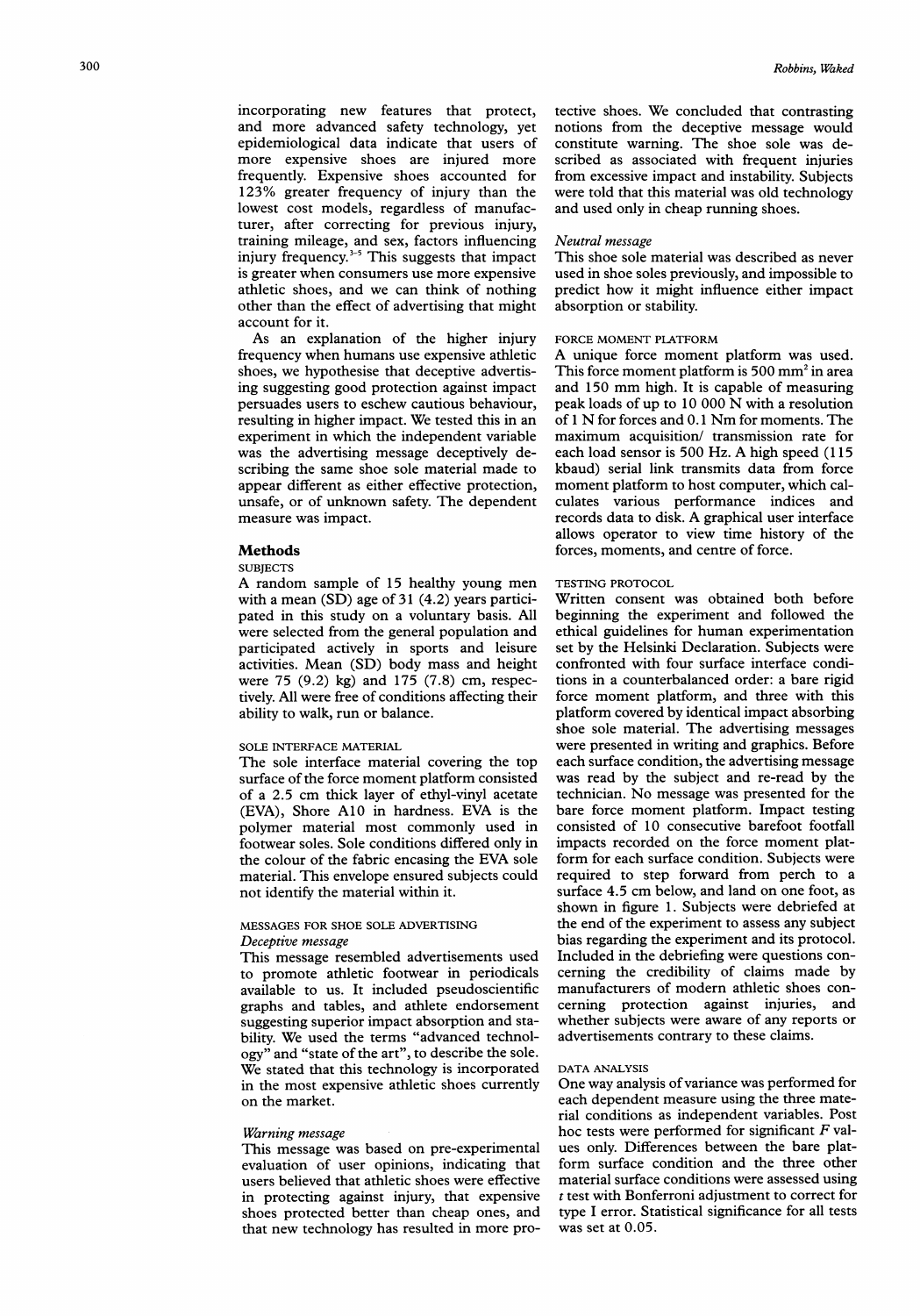

Figure <sup>I</sup> Schematic representation of experimental set up for dynamic footfall testing. Subject stepped down onto force moment platform, which was either bare, or covered by athletic shoe sole material. He balanced on one foot after foot contact with platform. Subjects were barefoot with gaze straight and arms to side.

#### Results

Impact varied in relation to advertising claims  $(F (2, 28) = 96.87, p < 0.001)$ . Impact was greatest with the deceptive message and lowest with the warning message, with means of <sup>121</sup> % and 110% body weight (BW), respectively. Neutral message, with <sup>a</sup> mean impact of <sup>1</sup> 17% BW, did not significantly differ from the deceptive message, yet was significantly greater than the warning message. Mean impact with the bare force moment platform was 108% BW (fig 2) This was significantly lower than the deceptive and neutral messages, but not significantly lower than the warning message. There was a



Figure 2 Mean footfall impact values with standard error bars for the 10 consecutive trials for each of the three surface interface conditions and the rigid bare platform. Footfall impact values stabilised after the fifth trial, except for the rigid platform, which stabilised after the third trial.

significant interaction effect between message and trial  $(F (18, 252)=5.16, p<0.001)$ . Post hoc tests indicated that with each subsequent trial, footfall impact significantly increased with the deceptive message, and significantly decreased with warning message, yet no change occurred with the neutral message.

#### Discussion

The notion that cumulative microtrauma from impact experienced during running and jumping causes injury in humans is supported by epidemiological reports indicating that every sport involving running is associated with frequent lower extremity injury, $5-8$  and experimental studies showing that in animals, repetitive microtrauma from impact of locomotion accounts for injury in relation to cumulative exposure.<sup>9 10</sup> Humans are capable of moderating impact dramatically through behaviours, such as knee and hip flexion at contact of support surface.<sup>11-14</sup> Amplitude of impact when gymnasts land impulsively has been shown to be directly related to hip and knee flexion amplitude.<sup>1</sup>

Attempts at moderating excessive impact during running and jumping through external devices, such as yielding interfaces (for example, soft athletic footwear and mats), has produced disappointing results. Impact has been shown to be higher when gymnasts land on mats than on hard surfaces, because humans greatly reduce flexion when landing on soft mats. $^{11}$ <sup>15</sup> It is not clear if impact in humans is higher when wearing soft soled athletic footwear than when barefoot, although it is not significantly lower. This is because humans reduce flexion when soft soled shoes are used thereby at least neutralising any advantage that yielding materials offer in terms of impact absorption.<sup>2 11 15 16</sup> It is now believed that humans land rigidly when soft materials are underfoot in an attempt to counter the instability that these interfaces induce.'7 There is no evidence that athletic footwear differ significantly in impact absorption in relation to manufacturer, model, or cost, when tested blindly using force moment platform or accelerometer technology during normal running.<sup>16</sup>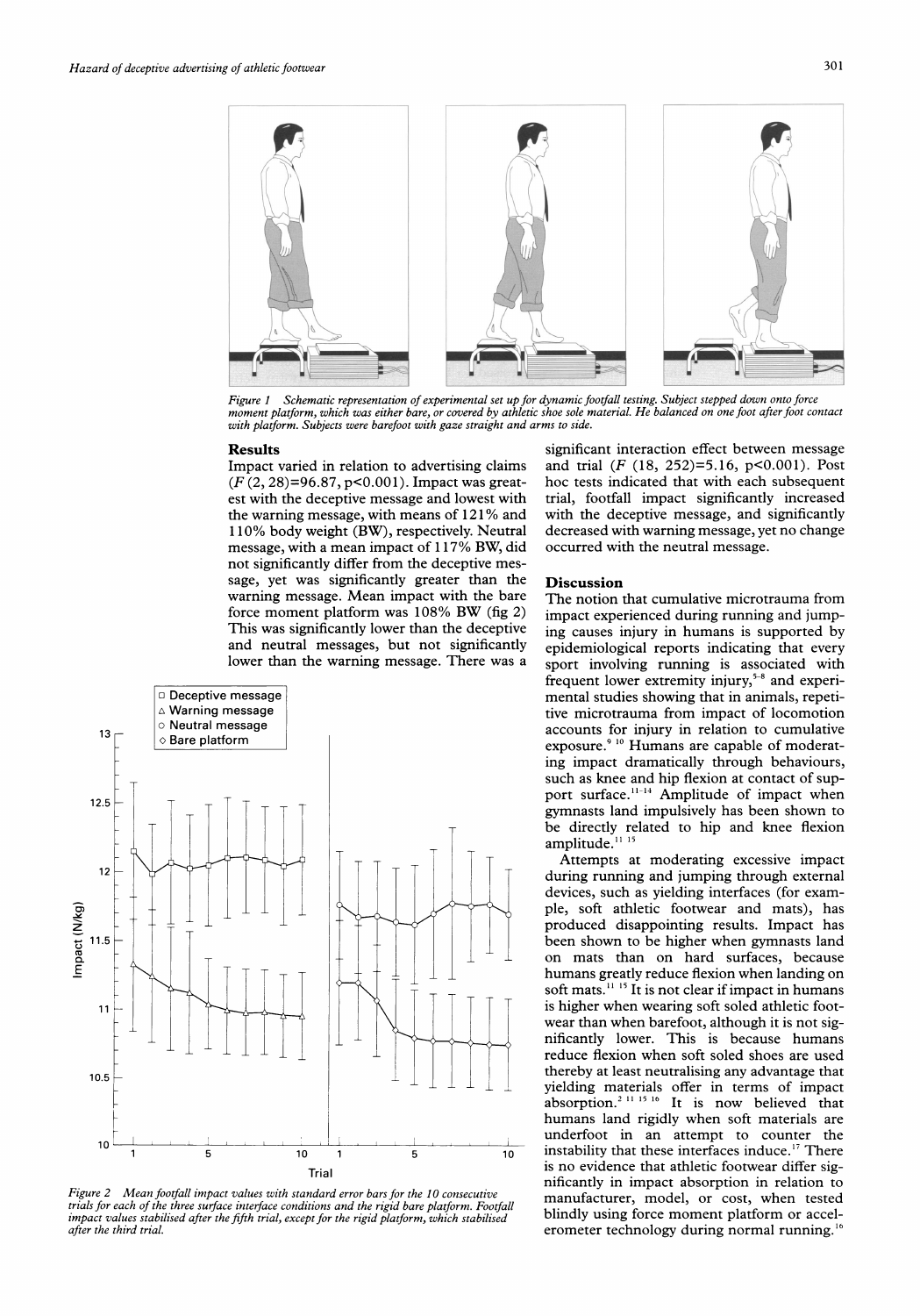This finding is expected as all incorporate soles made of similar materials, and produce comparable impact enhancing instability.<sup>18-21</sup> There are no data supporting the notion that athletic footwear are capable of protecting against injury through cushioning of impact.

Without any significant difference in impact absorption between footwear, one would anticipate that users of athletic footwear would experience no difference in injury frequency in relation to model and manufacturer. It comes at some surprise however that Marti found that expensive shoes accounted for 123% greater injury frequency than lowest cost models, regardless of manufacturer, after correcting for previous injury, training mileage, sex, and almost everything hypothesised to be associated with injury.<sup>5</sup> Furthermore, runners who expressed strong brand preference had a significantly greater chance of being injured than those who had no brand loyalty. This suggests that footwear products may be used differently in relation to cost based on expectations of protection as communicated through advertising. As an explanation of injury frequency in relation to athletic footwear cost, we hypothesised that advertising affects user caution, thereby inducing users to adjust impact moderating behaviour in relation to perceived risk inferred by the advertising message-higher impact with expensive models that are assumed to be safe, and lower impact with inexpensive models that are presumed dangerous.

In this experiment impact amplitude varied as a function of advertising message, with the warning message resulting in lower impact than the deceptive one, <sup>1</sup> 10% BW versus 121% BW, respectively (p=0.031). With repetitive footfalls, impact amplitude declined and increased in relation to the warning and deceptive message, respectively (p<0.001). This supports our hypothesis that footwear advertising changes usage behaviour along lines accounting for higher injury frequency with more expensive shoes and lower injury frequency with inexpensive shoes.

The bare platform resulted in lowest impact of all conditions, though not significantly different from the warning message (bare, 109% BW; warning, 1 0% BW, p=O. 15). During debriefing subjects reported that landing on the bare platform was uncomfortable, whereas the sensation associated with landing on any of the sole conditions was more pleasant. As the warning message was equivalent to painful consequences in inducing impact moderating behaviour, we conclude that use of warning messages is a highly effective means of eliciting cautious behaviour.

The deceptive message resulted in highest impact, though not significantly greater than with the neutral message (deceptive, 121% BW; neutral, 117% BW, p=0.16). Equivalency of neutral and deceptive message is explained by information obtained during debriefing of subjects. Higher impact with the deceptive message is consistent with our hypothesis that attenuated caution is based on a false sense of security resulting from deceptive advertising

messages. This is further aided by pre-existing beliefs subjects reported during debriefing that associates protection against injury with expensive footwear and little or no protection with cheaper ones, notions based on previous deceptive advertising of athletic footwear and false information disseminated by retail outlets. In addition, many subjects harboured false impression about truth in advertising regulations-most believed companies were required to present a truthful assessment of product performance in advertisements.

We believe that higher impact with neutral message is accounted for by general irrational faith in new products. Subjects believed that new products, particularly safety products, always perform better than older ones. This positive attitude about novelty seemed based in part on the mistaken impression that government regulations require all new safety products to be tested for proof of satisfactory performance under conditions of use before being available to the public. In addition, some positive notions about new athletic footwear seem to be generalisations based on brand loyalty, which in turn was based on deceptive advertising of other footwear products. This is understandable considering that humans can be easily mislead by advertising that deals with product attributes that are opaque to users.' <sup>22</sup> <sup>23</sup>

Practical application of our data relate to two conditions: protective devices truthfully and deceptively advertised. This report is the first to imply that safety products truthfully advertised to protect effectively before being commercialised might be less effective than anticipated after commercialisation, because of a strong tendency in humans to become less cautious when they use products they believe protect better. This is also the first report to suggest that deceptive advertising of protective devices is a clear public health hazard, because humans will become less cautious and may injure themselves more frequently when they use them. We believe diminished vigilance caused by this advertising accounted for 123% greater injury frequency in users of expensive running shoes that Marti reported, and probably continues to be responsible for innumerable injuries.<sup>5</sup> Deceptive advertising of protective devices must be eliminated.

Our report suggests that a simple and direct solution to this tendency in humans to be less cautious when using new safety products lies in adequate warning labelling, as we found that warning message was highly effective in eliciting cautious behaviour in this experiment. Public health would be advanced if truthfully advertised protective devices possess a prominent explicit warning label affixed to them explaining to users that protection against injury with this product is only realisable if they remain as cautious with the new product as they were with the one it replaced. The results of warning labelling may be impressive, considering with respect to expensive running shoes, we estimate that this labelling could result in an injury frequency reduction of 55%.